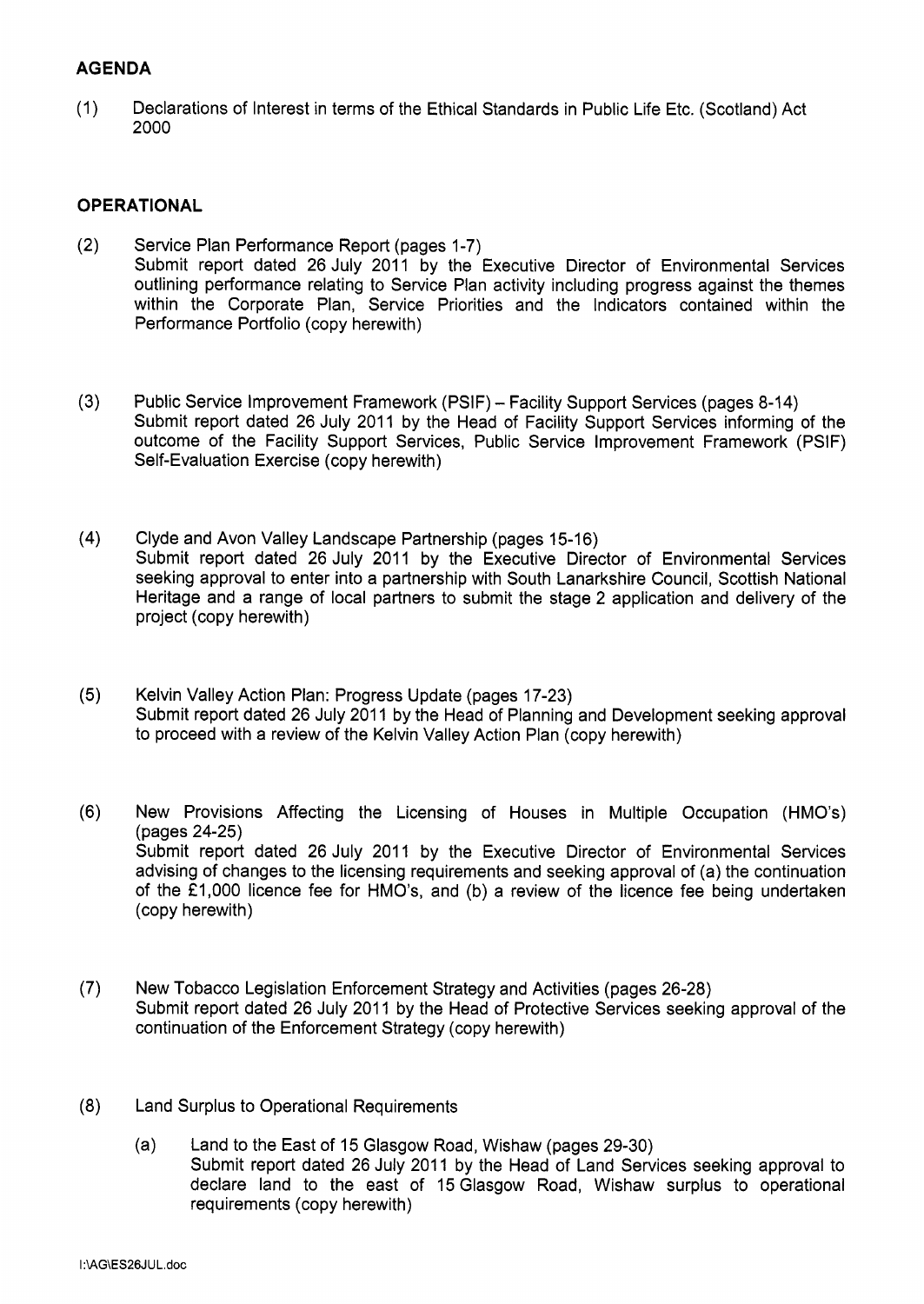- $(b)$ Land Adjacent to 17 Glen Falloch Way, Cumbernauld (pages 31-32) [Submit report dated 26 July 2011 by the Head of Land Services seeking approval to](HTTP://mars.northlan.gov.uk/xpedio/groups/public/documents/report/071922.pdf)  declare an area of land adjacent to 17 Glen Falloch Way, Cumbernauld surplus to operational requirements (copy herewith)
- $(c)$ Land at 85 Main Street, Overtown (pages 33-34) Submit report dated 26 July 2011 by the Head of Land Services seeking approval to [declare land at 85 Main Street, Overtown surplus to operational requirements \(copy](HTTP://mars.northlan.gov.uk/xpedio/groups/public/documents/report/071923.pdf)  herewith)
- $(d)$ Area of Ground at 198-262 Bellshill Road, Motherwell (pages 35-36) Submit report dated 26 July 2011 by the Head of Land Services seeking approval to [declare the area of land at 198-262 Bellshill Road, Motherwell surplus to operational](HTTP://mars.northlan.gov.uk/xpedio/groups/public/documents/report/071924.pdf)  requirements (copy herewith)
- $(e)$ Land at Rear of 179 Bonkle Road, Wishaw (pages 37-38) Submit report dated 26 July 2011 by the Head of Land Services seeking approval to [declare land at the rear of 179 Bonkle Road, Wishaw surplus to operational](HTTP://mars.northlan.gov.uk/xpedio/groups/public/documents/report/071925.pdf)  requirements (copy herewith)
- $(f)$ Land at Calder Avenue, Newmains (pages 39-40) [Submit report dated 26 July 2011 by the Head of Land Services seeking approval to](HTTP://mars.northlan.gov.uk/xpedio/groups/public/documents/report/071926.pdf)  declare land at Calder Avenue, Newmains surplus to operational requirements (copy herewith)
- $(q)$ Land at Currieside Avenue, Shotts (pages 41 -42) [Submit report dated 26 July 2011 by the Head of Land Services seeking approval to](HTTP://mars.northlan.gov.uk/xpedio/groups/public/documents/report/071927.pdf)  declare two areas of land at Currieside Avenue, Shotts surplus to operational requirements (copy herewith)
- $(h)$ Land at Gartferry Road, Moodiesburn (pages 43-44) Submit report dated 26 July 2011 by the Head of Land Services seeking approval to [declare land at Gartferry Road, Moodiesburn surplus to operational requirements](HTTP://mars.northlan.gov.uk/xpedio/groups/public/documents/report/071928.pdf)  (copy herewith)
- $(i)$ Land at Lanrig Road, Chryston (pages 45-46) Submit report dated 26 July 2011 by the Head of Land Services seeking approval to [declare land at Lanrig Road, Chryston surplus to operational requirements \(copy](HTTP://mars.northlan.gov.uk/xpedio/groups/public/documents/report/071929.pdf)  herewith)
- $(i)$ Land at Leven Street, Motherwell (pages 47-49) [Submit report dated 26 July 2011 by the Head of Land Services seeking approval to](HTTP://mars.northlan.gov.uk/xpedio/groups/public/documents/report/071930.pdf)  declare land at Leven Street, Motherwell surplus to operational requirements (copy herewith)
- $(k)$ Land at Millburn Street, Motherwell (pages 50-52) Submit report dated 26 July 2011 by the Head of Land Services seeking approval to [declare an area of land at Millburn Street, Motherwell surplus to operational](HTTP://mars.northlan.gov.uk/xpedio/groups/public/documents/report/071931.pdf)  requirements (copy herewith)
- $(1)$ Land at St. Francis of Assisi Primary School, Westfield Drive, Cumbernauld (pages 53-54) [Submit report dated 26 July 2011 by the Head of Land Services seeking approval to](HTTP://mars.northlan.gov.uk/xpedio/groups/public/documents/report/071932.pdf)  declare land at St. Francis of Assisi Primary School, Westfield Drive, Cumbernauld surplus to operational requirements (copy herewith)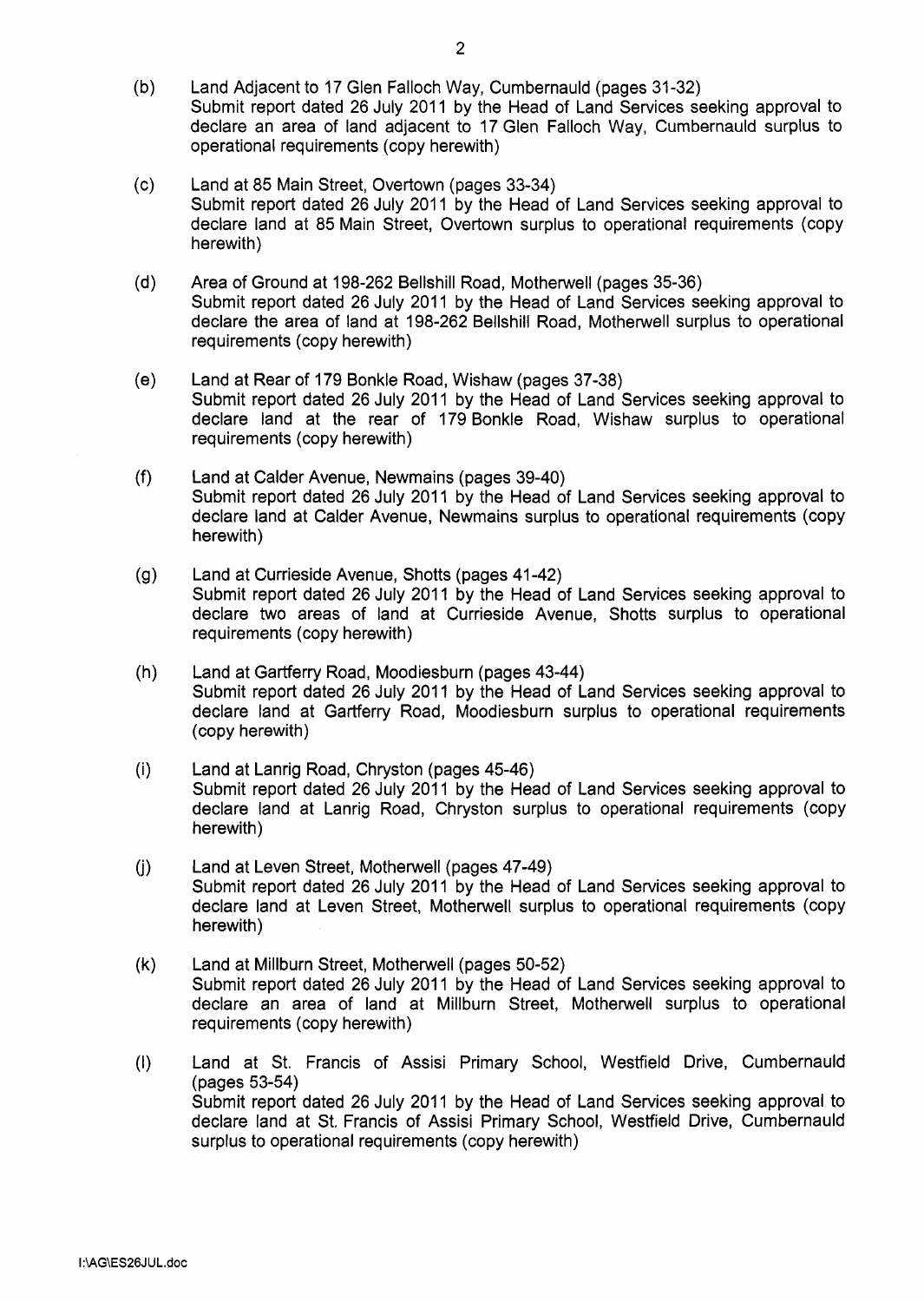(m) Land at 54 Wheatholm Street, Airdrie (pages 55-56) Submit report dated 26 July 2011 by the Head of Land Services seeking approval to [declare land at 54 Wheatholm Street, Airdrie surplus to operational requirements \(copy](HTTP://mars.northlan.gov.uk/xpedio/groups/public/documents/report/071933.pdf)  herewith)

## **FINANCIAL**

- $(9)$ Revenue Monitoring Report - Environmental Services (pages 57-63) Submit report dated 26 July 2011 by the Executive Director of Environmental Services advising of the overall financial position of Environmental Services (copy herewith)
- $(10)$ [Composite Capital Programme - Monitoring Report \(pages 64-67\)](HTTP://mars.northlan.gov.uk/xpedio/groups/public/documents/report/071935.pdf)  Submit report dated 26 July 2011 by the Executive Director of Environmental Services advising of the financial performance of the Capital Programme (copy herewith)
- $(11)$ Building Cleaning Trading Accounts (pages 68-70) Submit report dated 26 July 2011 by the Executive Director of Environmental Services advising of the provisional year end position of the Building Cleaning Trading Accounts and [outlining the management action required to control income and expenditure levels \(copy](HTTP://mars.northlan.gov.uk/xpedio/groups/public/documents/report/071936.pdf)  herewith)
- $(12)$ Catering Trading Accounts 81 -84(pages 71 -74) Submit report dated 26 July 2011 by the Executive Director of Environmental Services [advising of the provisional year end position of the Catering Trading Accounts and outlining](HTTP://mars.northlan.gov.uk/xpedio/groups/public/documents/report/071937.pdf)  the management action required to control income and expenditure levels (copy herewith)
- Parks Service Trading Accounts (pages 75-77)  $(13)$ Submit report dated 26 July 2011 by the Executive Director of Environmental Services advising of the provisional year end position of the Parks Service Trading Accounts and outlining the management action required to control income and expenditure levels (copy herewith)
- $(14)$ Fleet Operations Trading Accounts (pages 78-80) Submit report dated 26 July 2011 by the Executive Director of Environmental Services [advising of the provisional year end position of the Fleet Operations Trading Accounts and](HTTP://mars.northlan.gov.uk/xpedio/groups/public/documents/report/071939.pdf)  outlining the management action required to control income and expenditure levels (copy herewith)
- (15) Waste Management Services Trading Accounts (pages 81-83) Submit report dated 26 July 2011 by the Executive Director of Environmental Services advising of the provisional year end position of the Waste Management Services Trading [Accounts and outlining the management action required to control income and expenditure](HTTP://mars.northlan.gov.uk/xpedio/groups/public/documents/report/071940.pdf)  levels (copy herewith)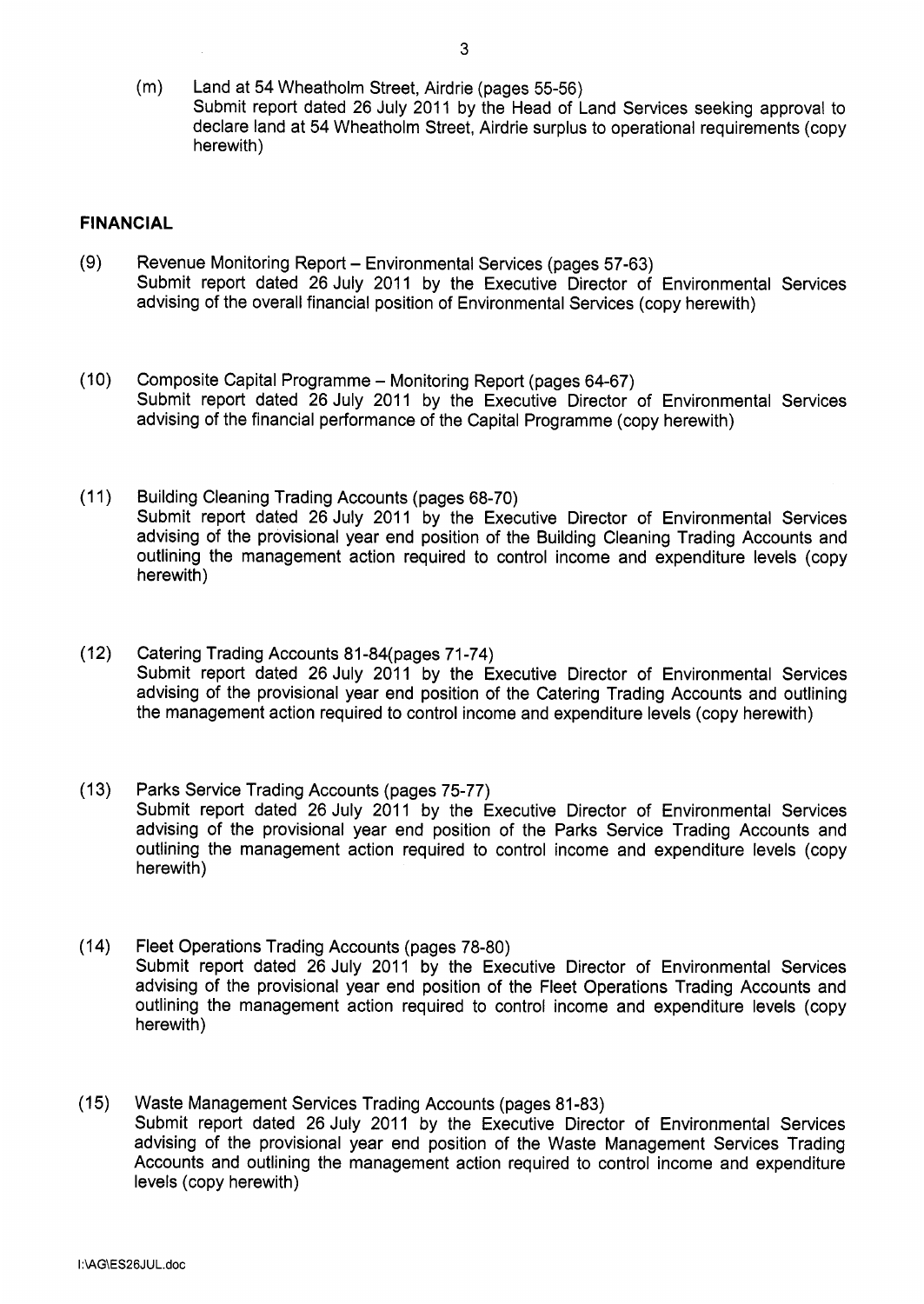- $(16)$ General Debtors Debt Write-off (pages 84-86) [Submit report dated 26 July 2011 by the Executive Director of Environmental Services](HTTP://mars.northlan.gov.uk/xpedio/groups/public/documents/report/071941.pdf)  presenting a formal write-off of external debt deemed uncollectable in terms of recognised accounting practice (copy herewith)
- $(17)$ Stock Adjustments for the Financial Year 2010/2011 Write-Off - Stock (page 87) Submit report dated 26 July 2011 by the Executive Director of Environmental Services advising on the transport stock adjustment for materials and fuel for the financial year 2010/2011 (copy herewith)

## **PETITION**

[\(18\) Request for Grit and Additional Dog Litter Bins in the Sutherland Drive Area of Airdrie](HTTP://mars.northlan.gov.uk/xpedio/groups/public/documents/report/071943.pdf) Submit report dated 6 June 2011 by the Head of Central Services advising of the receipt of a petition in relation to grit and additional dog litter bins (copy herewith) (page 88)

## **FOR INFORMATION**

- $(19)$ Outcome of Tendering Process: Cambusnethan Cemetery Phase VI (pages 89-90) Submit report dated 26 July 2011 by the Executive Director of Environmental Services advising of the acceptance of the contract and submitted for noting (copy herewith)
- $(20)$ Vehicle Procurement (pages 91-92) [Submit report dated 26 July 2011 by the Executive Director of Environmental Services](HTTP://mars.northlan.gov.uk/xpedio/groups/public/documents/report/071945.pdf)  advising of the acceptance of the contract and submitted for noting (copy herewith)
- $(21)$ Cumbernauld Town Centre Signage Strategy: Approval to Appoint Supplier (pages 93-95) Submit report dated 26 July 2011 by the Head of Planning and Development seeking approval [to appoint a supplier to manufacture and install pedestrian way funding and car park signage](HTTP://mars.northlan.gov.uk/xpedio/groups/public/documents/report/071946.pdf)  in Cumbernauld town centre (copy herewith)
- $(22)$ Strathclyde Police Service Level Agreement for Cleaning, Janitorial and Pest Control Services (pages 96-97) Submit report dated 26 July 2011 by the Head of Facility Support Services in relation to the [tender for the provision of Cleaning, Janitorial and Pest Control Services for Strathclyde Police](HTTP://mars.northlan.gov.uk/xpedio/groups/public/documents/report/071947.pdf)  (copy herewith)
- (23) Remit from the Meeting of the Council held on 30 June 2011 Tender for the Supply, Delivery and Installation of a School Meals Cashless Payment System (pages 98-100) Submit joint report dated 16 June 2011 by the Head of Educational Resources and Head of Facility Support Services in relation to the tender for the supply, delivery and installation of a schools meals cashless payment system (copy herewith)